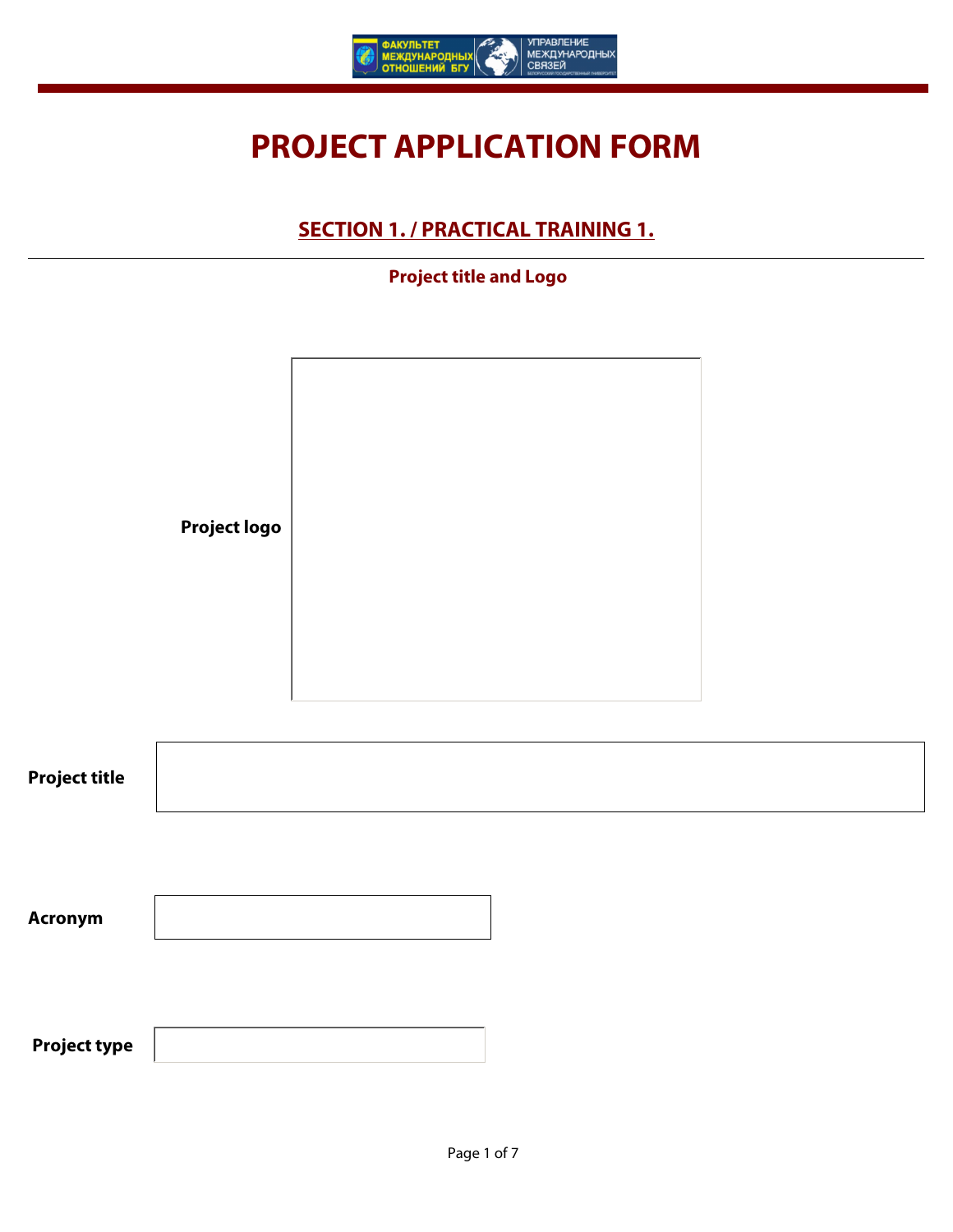### **Project development team**

| <b>Name</b><br><b>Role in the</b><br>$\vert \mathbf{v} \vert$<br>$ $ project team                                   | <b>Skills and</b><br><b>Expertise</b> |  |
|---------------------------------------------------------------------------------------------------------------------|---------------------------------------|--|
| <b>Name</b><br><b>Role in the</b><br>$\vert \bm{\nabla} \vert$<br>$\left  \mathsf{project}\, \mathsf{team} \right $ | <b>Skills and</b><br><b>Expertise</b> |  |
| <b>Name</b><br><b>Role in the</b><br>$\vert \mathbf{v} \vert$<br>$ $ project team                                   | <b>Skills and</b><br><b>Expertise</b> |  |
| <b>Name</b><br><b>Role in the</b><br>$\vert \mathbf{v} \vert$<br>$ $ project team                                   | <b>Skills and</b><br><b>Expertise</b> |  |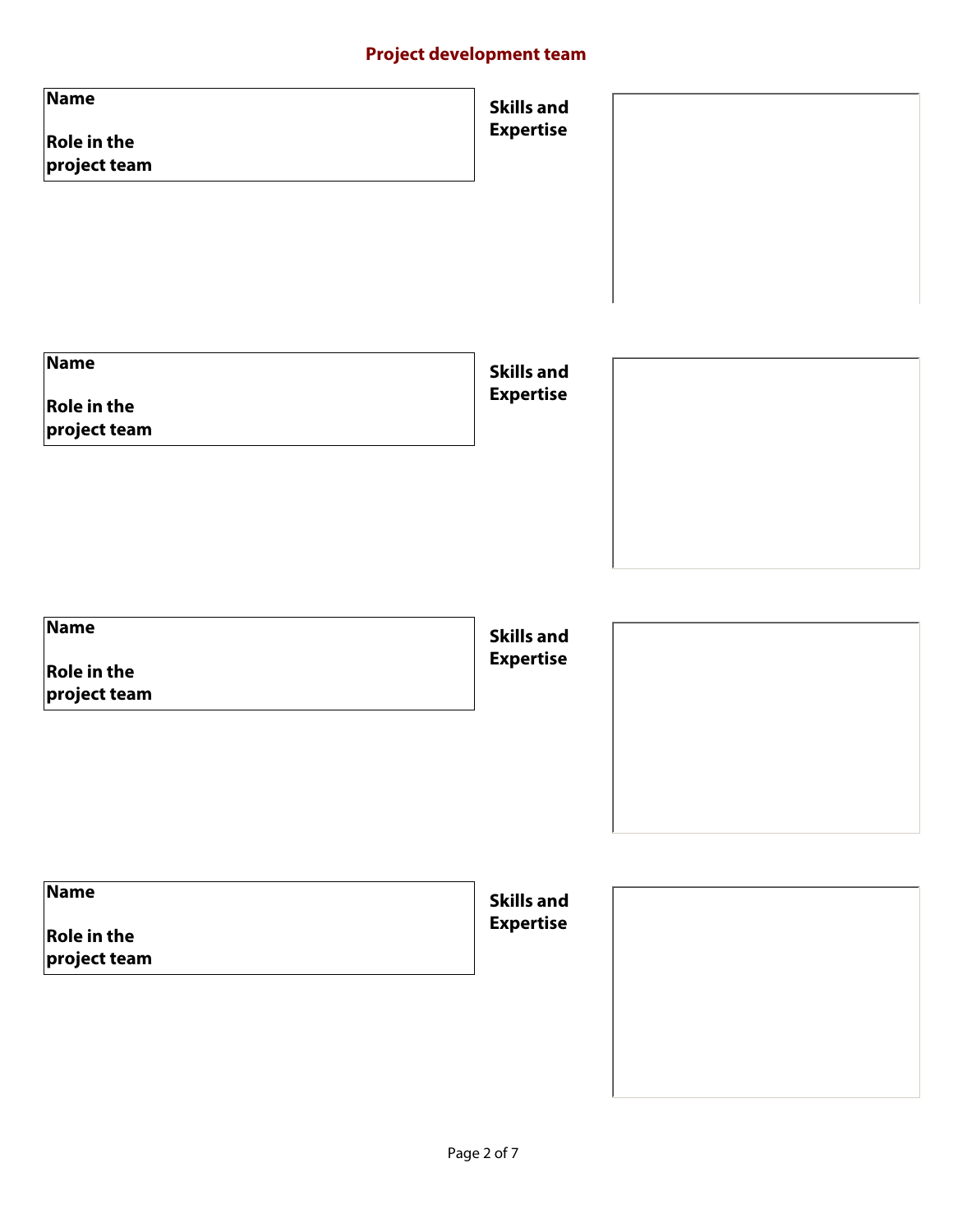| <b>Name</b><br><b>Role in the</b><br>$\left  \centerdot \right $<br>project team       | <b>Skills and</b><br><b>Expertise</b> |
|----------------------------------------------------------------------------------------|---------------------------------------|
| <b>Name</b><br><b>Role in the</b><br>$\left  \cdot \right $<br>$ $ project team        | <b>Skills and</b><br><b>Expertise</b> |
| <b>Name</b><br><b>Role in the</b><br>$\left  \rule{0pt}{10pt} \right $<br>project team | <b>Skills and</b><br><b>Expertise</b> |
| <b>Name</b><br><b>Role in the</b><br>$\left  \centerdot \right $<br>project team       | <b>Skills and</b><br><b>Expertise</b> |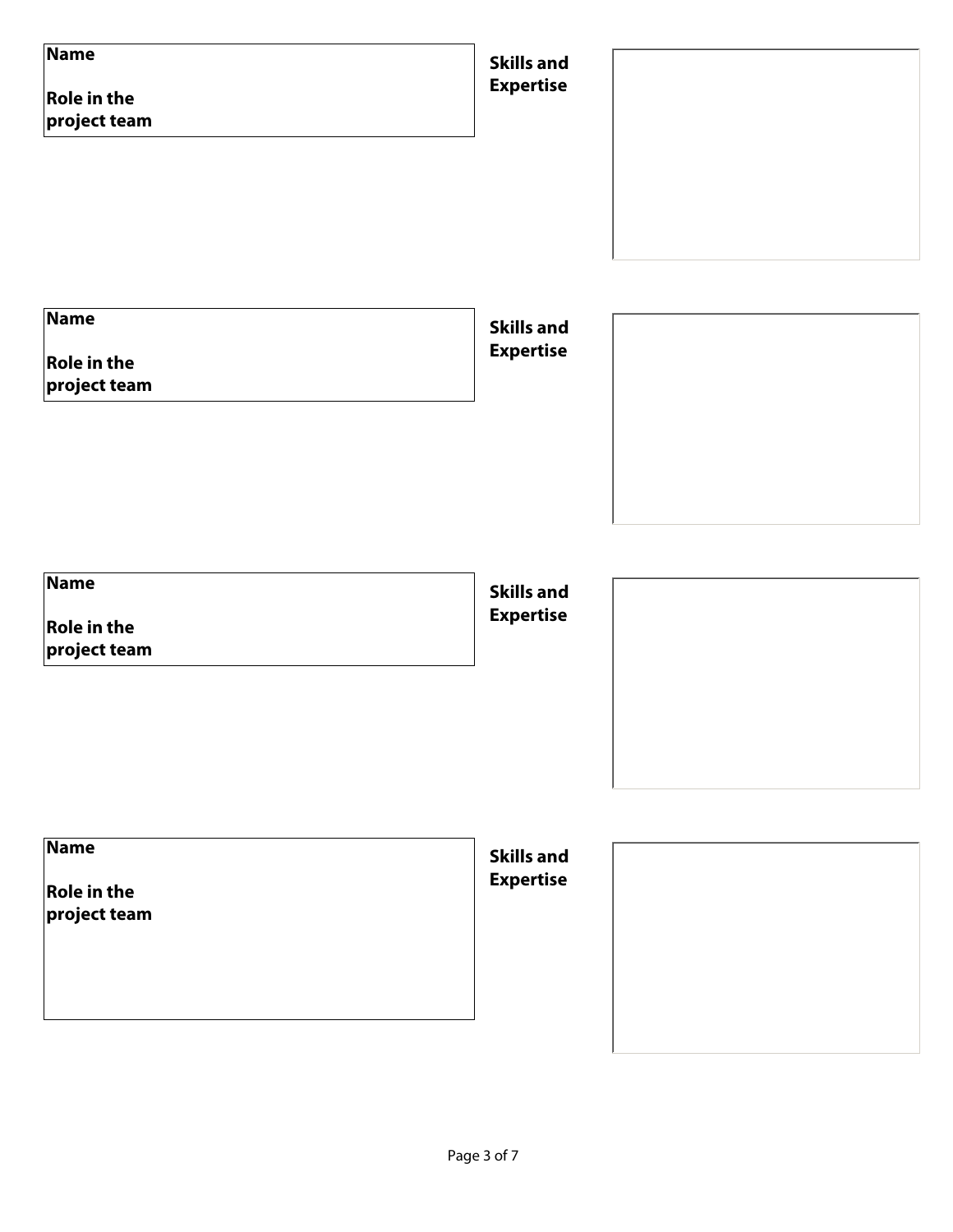٦  **Project Background**

| Problems and<br><b>Needs</b><br><b>Analysis</b>    |  |
|----------------------------------------------------|--|
| Evidences and<br><b>Facts</b>                      |  |
| <b>How project</b><br>will change<br>the situation |  |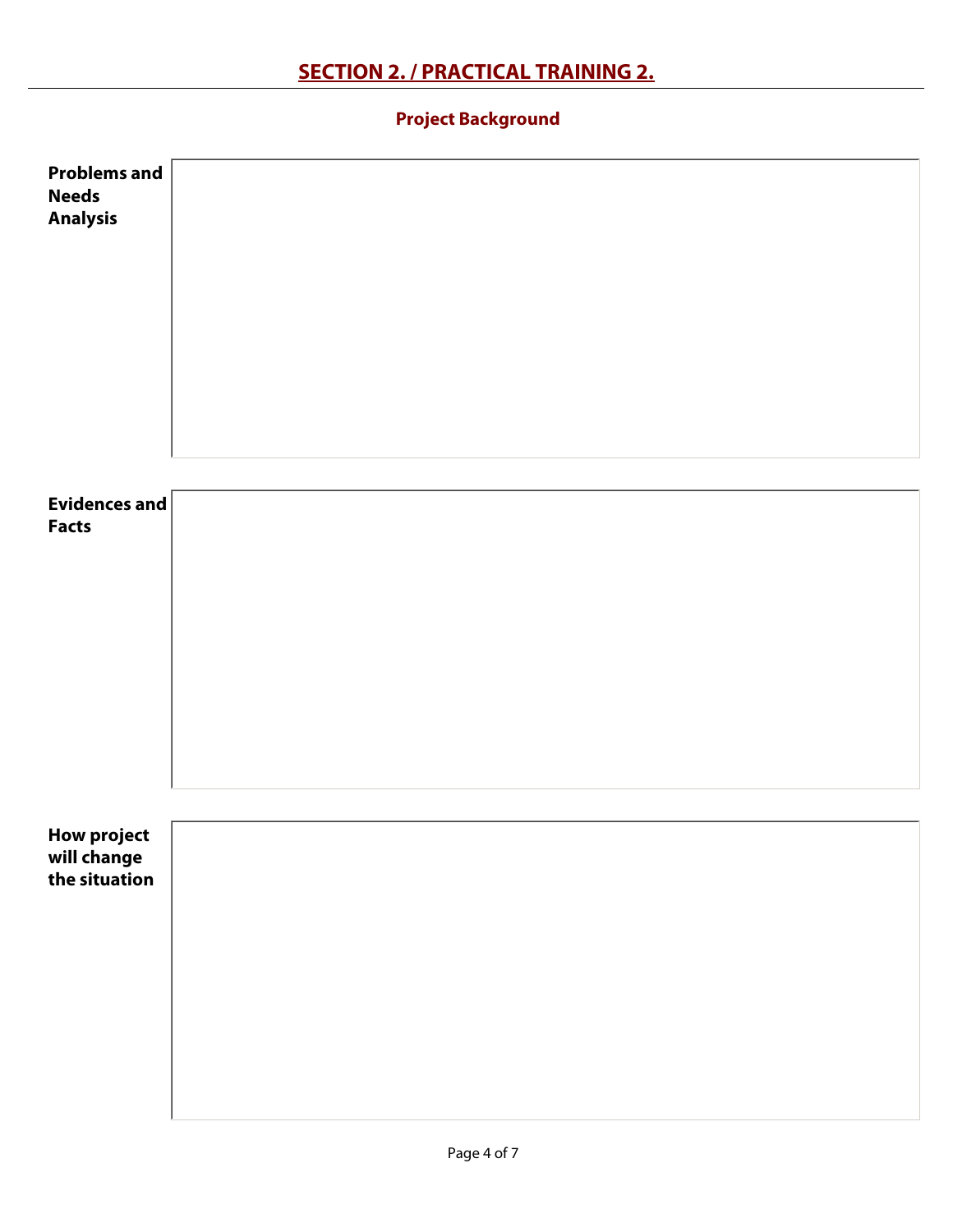#### ٦  **Logical-Framework Matrix**

| <b>Project discription</b> | <b>Indicators of</b><br>achievements | <b>Sources and Means of</b><br>verification | <b>Assumptions and Risks</b> |
|----------------------------|--------------------------------------|---------------------------------------------|------------------------------|
|                            |                                      |                                             |                              |
|                            |                                      |                                             |                              |
|                            |                                      |                                             |                              |
|                            |                                      |                                             |                              |
|                            |                                      |                                             |                              |
|                            |                                      |                                             |                              |
|                            |                                      |                                             |                              |
|                            |                                      |                                             |                              |
|                            |                                      |                                             |                              |
|                            |                                      |                                             |                              |
|                            |                                      |                                             |                              |
|                            |                                      |                                             |                              |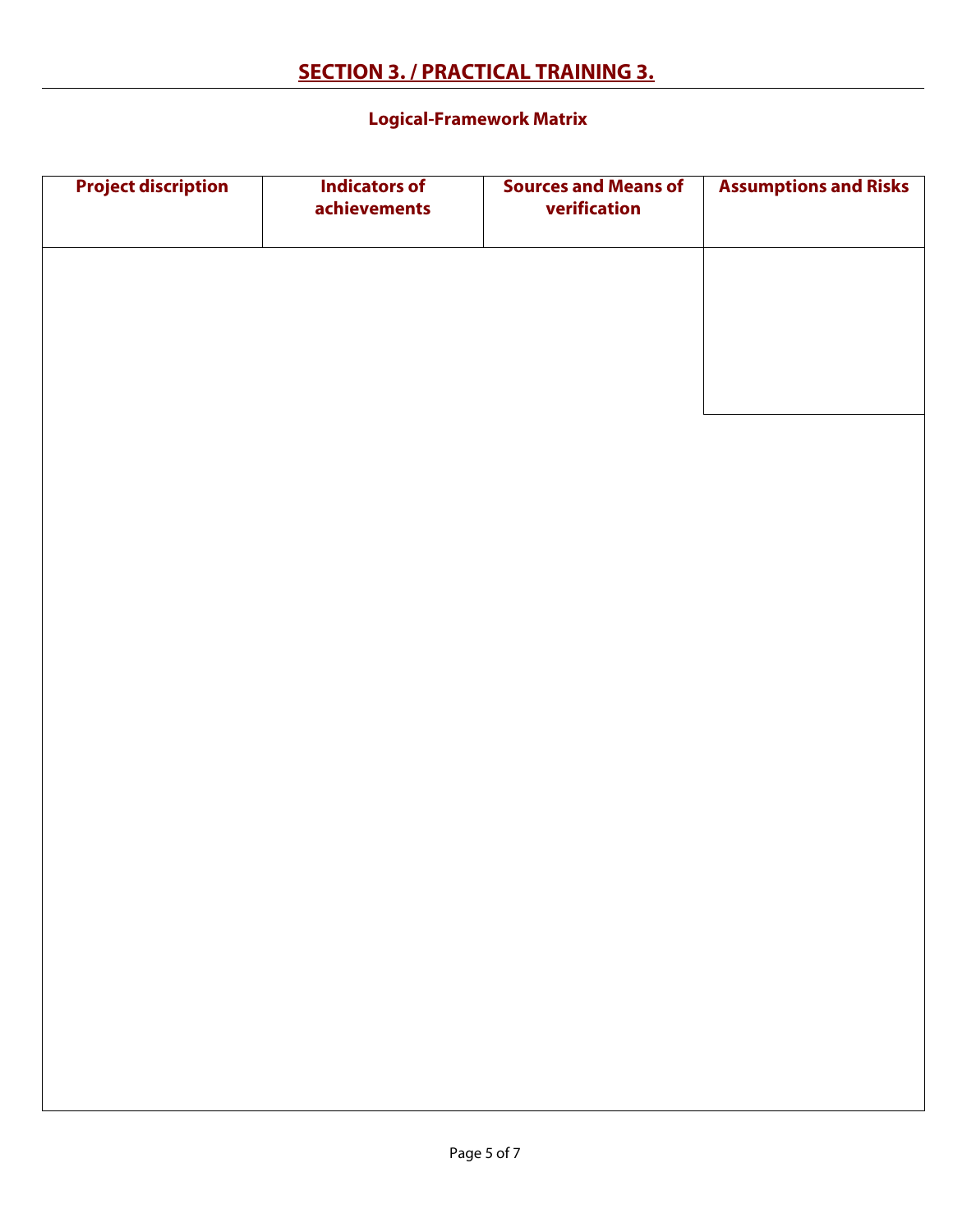# **SECTION 4. / PRACTICAL TRAINING 4.**

### ٦  **Project Workplan**

| <b>Project type</b>                                            |  | $\vert \cdot \vert$ |  |
|----------------------------------------------------------------|--|---------------------|--|
| <b>Project duration</b><br>$\left  \text{(in months)} \right $ |  |                     |  |
| <b>Project srart date</b>                                      |  | Projec end date     |  |
|                                                                |  | <b>Gantt Chart</b>  |  |
|                                                                |  |                     |  |
|                                                                |  |                     |  |
| Insert a<br>picture of<br>your Gantt                           |  |                     |  |
| <b>Chart here</b>                                              |  |                     |  |
|                                                                |  |                     |  |
|                                                                |  |                     |  |